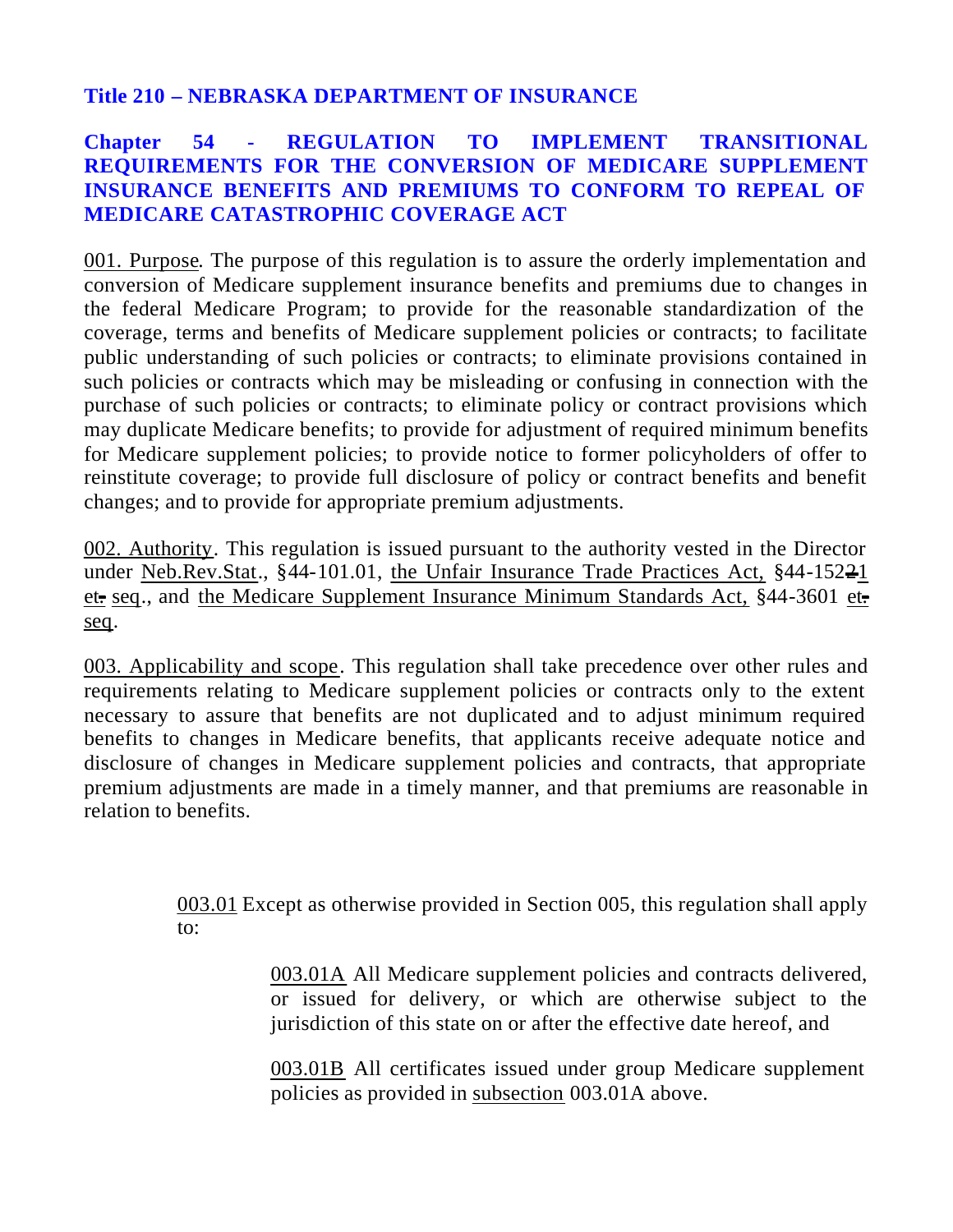004.01 For purposes of this regulation:

004.01A "Applicant" means:

004.01A(1) In the case of an individual Medicare supplement policy or contract, the person who seeks to contract for insurance benefits, and

004.01A(2) In the case of a group Medicare supplement policy or contract, the proposed certificateholder.

004.01B "Certificate" means any certificate issued under a group Medicare supplement policy.

004.01C "Medicare Supplement Policy" means a group or individual policy of sickness and accident insurance or any other contract which is advertised, marketed or designed primarily to provide health care benefits as a supplement to reimbursements under Medicare for the hospital, medical or surgical expenses of persons eligible for Medicare by reason of age.

#### 005. Benefit conversion requirements.

005.01 Effective January 1, 1990, no Medicare supplement insurance policy, contract or certificate in force in this state shall contain benefits which duplicate benefits provided by Medicare.

005.02 Benefits eliminated by operation of the Medicare Catastrophic Coverage Act of 1988 transition provisions shall be restored.

005.03 For Medicare supplement policies subject to the minimum standards adopted by the states pursuant to Medicare Catastrophic Coverage Act of 1988, the minimum benefits shall be:

> 005.03A Coverage of Part A Medicare eligible expenses for hospitalization to the extent not covered by Medicare from the 61st day through the 90th day in any Medicare benefit period;

> 005.03B Coverage for either all or none of the Medicare Part A inpatient hospital deductible amount.

> 005.03C Coverage of Part A Medicare eligible expenses incurred as daily hospital charges during use of Medicare's lifetime hospital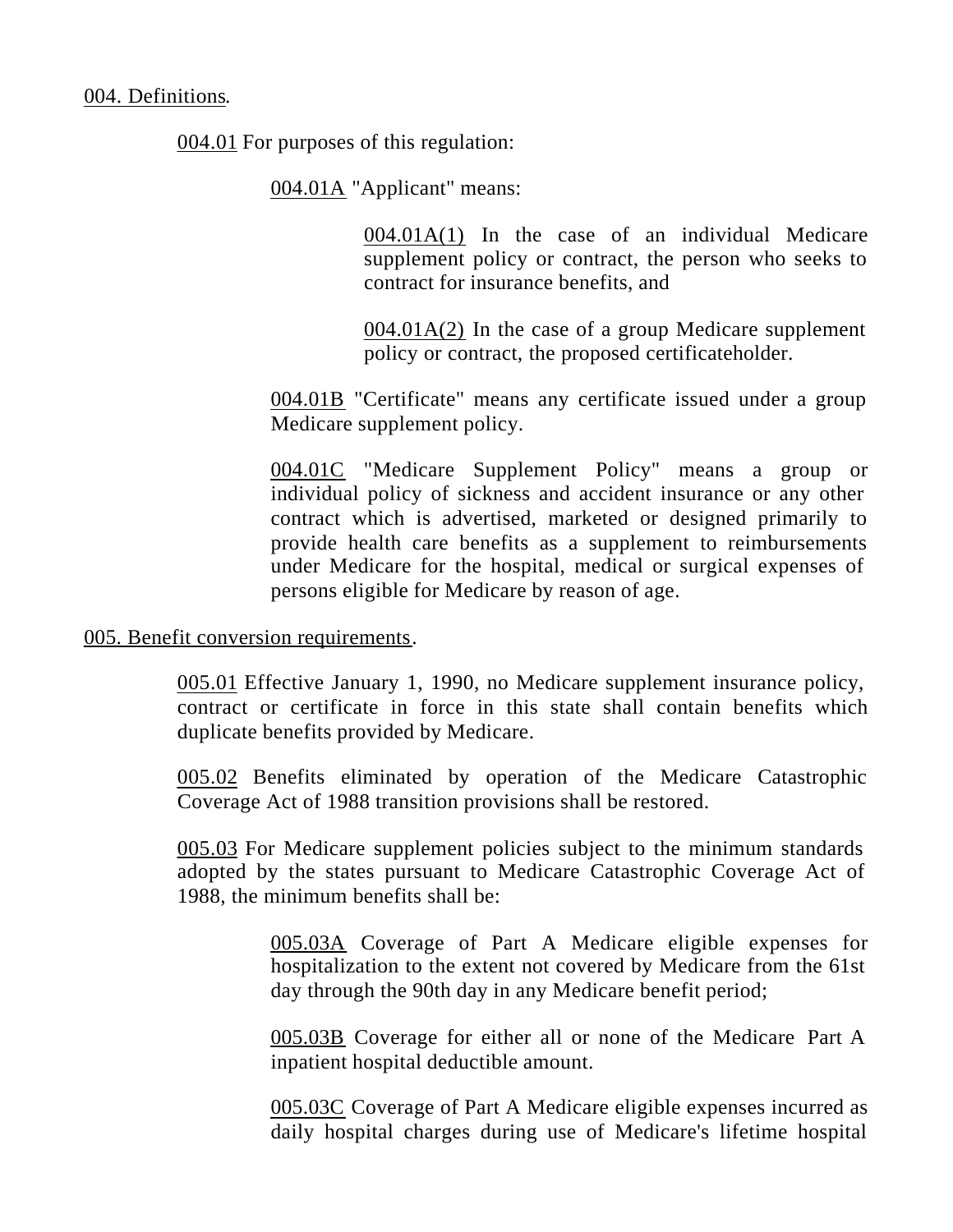inpatient reserve days;

005.03D Upon exhaustion of all Medicare hospital inpatient coverage including the lifetime reserve days, coverage of ninety percent of all Medicare Part A eligible expenses for hospitalization not covered by Medicare subject to a lifetime maximum benefit of an additional 365 days;

005.03E Coverage under Medicare Part A for the reasonable cost of the first three (3) pints of blood (or equivalent quantities of packed red blood cells, as defined under federal regulations) unless replaced in accordance with federal regulations or already paid for under Part B;

005.03F Coverage for the coinsurance amount of Medicare eligible expenses under Part B regardless of hospital confinement, subject to a maximum calendar year out-of-pocket amount equal to the Medicare Part B deductible [\$75].

005.03G Effective January 1, 1990, coverage under Medicare Part B for the reasonable cost of the first three (3) pints of blood (or equivalent quantities of packed red blood cells, as defined under federal regulations), unless replaced in accordance with federal regulations or already paid for under Part A, subject to the Medicare deductible amount.

005.04 General Requirements

005.04A No later than January 31, 1990, every insurer, health care service plan or other entity providing Medicare supplement insurance or benefits to a resident of this State shall notify its policyholders, contract holders and certificateholders of modifications it has made to Medicare supplement insurance policies or contracts. Such notice shall be in the format contained in Appendix A.

> 005.04A(1) Such notice shall include a description of revisions to the Medicare program and a description of each modification made to the coverage provided under the Medicare supplement insurance policy or contract.

> 005.04A(2) The notice shall inform each covered person as to when any premium adjustment due to changes in Medicare benefits will be effective.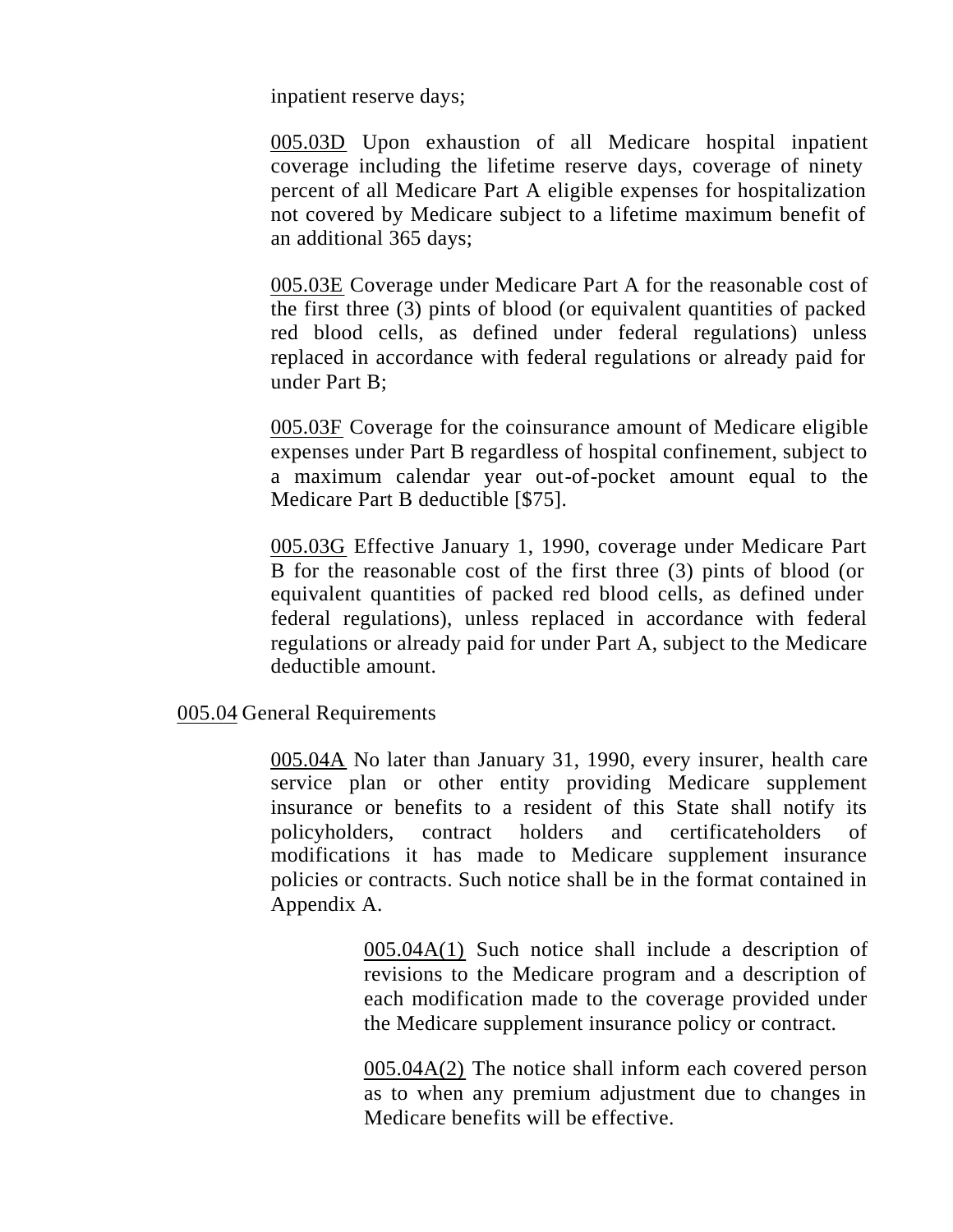005.04A(3) The notice of benefit modifications and any premium adjustments shall be in outline form and in clear and simple terms so as to facilitate comprehension.

005.04A(4) Such notice shall not contain or be accompanied by any solicitation.

005.04B No modifications to an existing Medicare supplement contract or policy shall be made at the time of or in connection with the notice requirements of this regulation except to the extent necessary to accomplish the purpose articulated in section 003 of this regulation.

### 006. Form and rate filing requirements.

006.01 As soon as practicable, but no longer than forty-five (45) days after the effective date of the Medicare benefit changes, every insurer, health care service plan or other entity providing Medicare supplement insurance or contracts in this State shall file with the Department, in accordance with the applicable filing procedures of this State:

> 006.01A Appropriate premium adjustments necessary to produce loss ratios as originally anticipated for the applicable policies or contracts. Such supporting documents as necessary to justify the adjustment shall accompany the filing.

> 006.01B Any appropriate riders, endorsements or policy forms needed to accomplish the Medicare supplement insurance modifications necessary to eliminate benefit duplications with Medicare and to provide the benefits required by section 005. Any such riders, endorsements or policy forms shall provide a clear description of the Medicare supplement benefits provided by the policy or contract.

006.02 Upon satisfying the filing requirements of this State, every insurer, health care service plan or other entity providing Medicare supplement insurance in this State shall provide each covered person with any rider, endorsement or policy form necessary to make the adjustments outlined in section 005 above.

006.03 Any premium adjustments shall produce an expected loss ratio under such policy or contract as will conform with minimum loss ratio standards for Medicare supplement policies and shall result in an expected loss ratio at least as great as that originally anticipated by the insurer, health care service plan or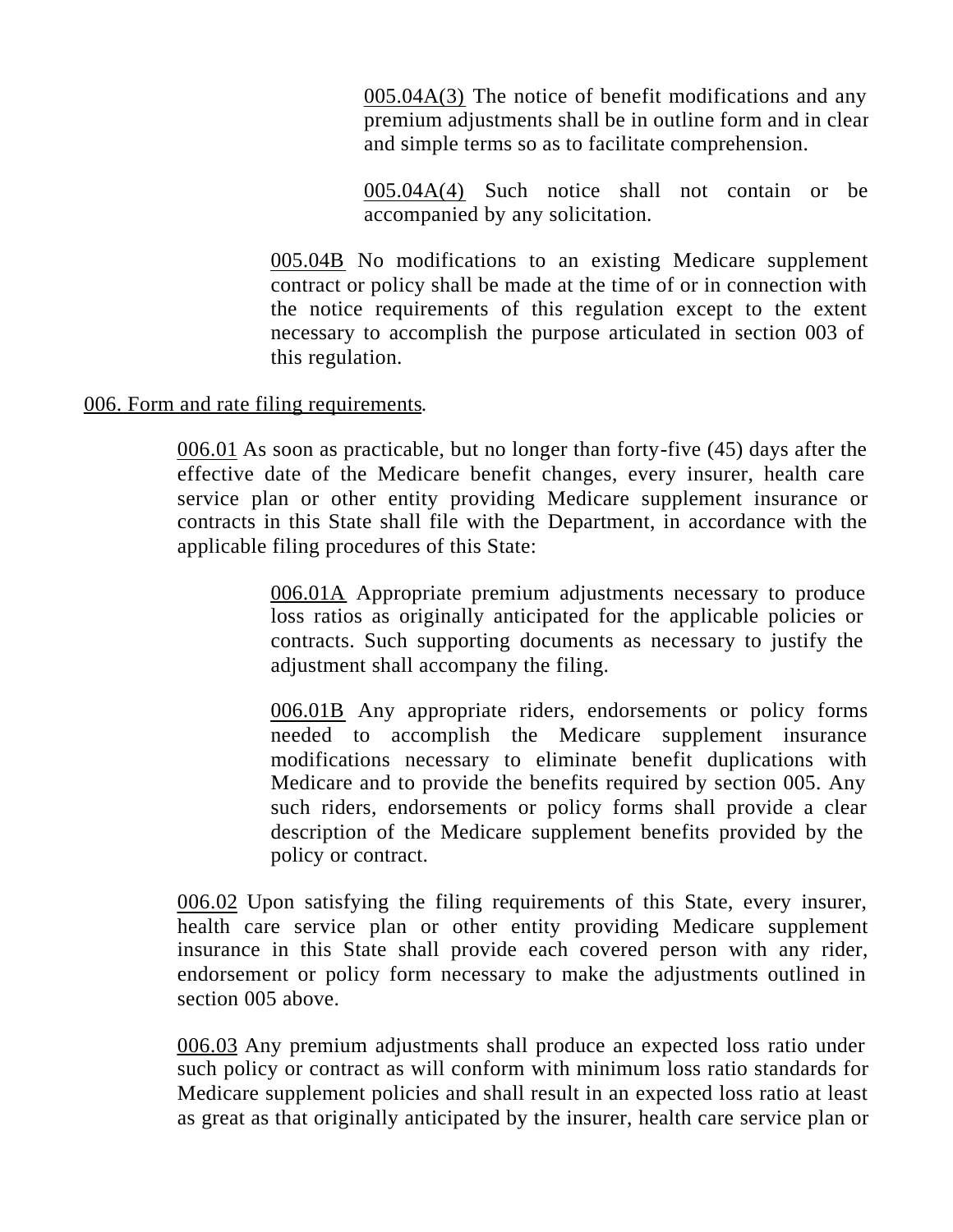other entity for such Medicare supplement insurance policies or contracts. Premium adjustments may be calculated for the period commencing with Medicare benefit changes.

006.04 Require that such filing made pursuant to State laws and rules be accompanied by the certification of an officer of the filing entity that the filing complies with all the requirements of the Regulation to Implement Transitional Requirements for the Conversion of Medicare Supplement Insurance Benefits and Premiums to Conform to Repeal of the Medicare Catastrophic Coverage Act (Transition Rule), and that any portion of the filing found by the Director not to comply with any requirement of the Transition Rule will be modified by the filing entity as ordered by the Director to comply with the Transition Rule. The filing entity must further certify that any such modification ordered by the Director will be made effective as of the effective implementation date of the filing to which the original certification applies and that the entity will promptly notify affected insureds of the modification.

> 006.04.01A Upon receipt of a Medicare supplement insurance filing made solely for the purpose of implementing adjustments to Medicare supplement insurance necessary to provide a transition of benefits and premiums to conform to repeal of the Medicare Catastrophic Act and to the requirements of the Transition Rule, the Director deems approved for immediate use such filed adjustments as to comply with all requirements of the Transition Rule.

> 006.04.01B Upon completion of review of the filings received pursuant to these accelerated policy adjustment procedures, the Director shall order such modifications as are necessary to bring the filing into compliance with the Transition Rule. The review shall be conducted in accordance with the time period provided by the applicable laws and rules of the State.

#### 007. Offer of reinstitution of coverage.

007.01 Except as provided in subSsection 007.02, in the case of an individual who had in effect, as of December 31, 1988, a Medicare supplemental policy with an insurer (as a policyholder or, in the case of a group policy, as a certificateholder) and the individual terminated coverage under such policy before the date of the enactment of the repeal of the Medicare Catastrophic Coverage Act of 1988, the insurer shall:

> 007.01A Provide written notice no earlier than December 15, 1989, and no later than January 30, 1990, to the policyholder or certificate-holder (at the most recent available address) of the offer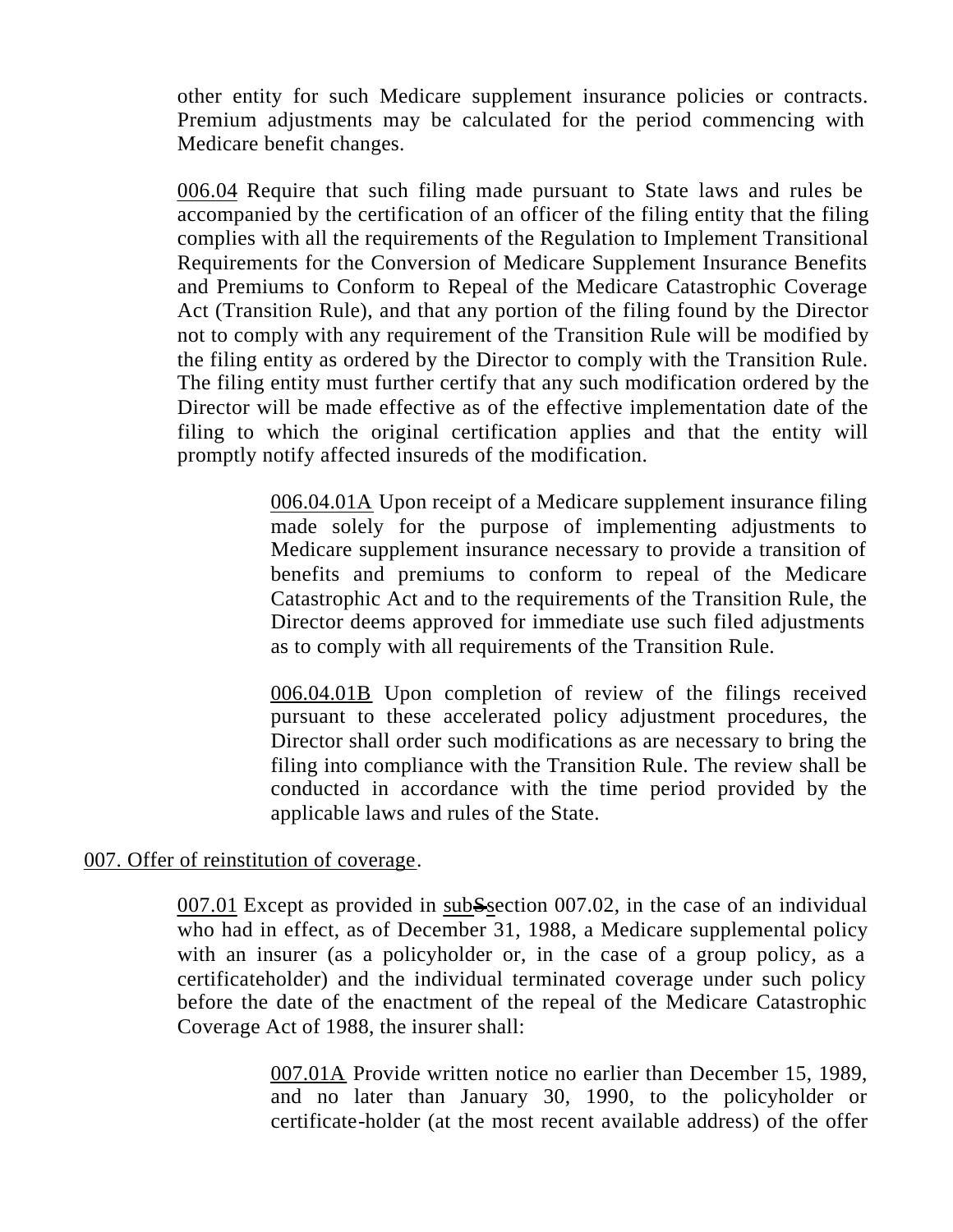described below; and

007.01B Offer the individual, during a period of at least 60 days beginning not later than February 1, 1990, reinstitution of coverage (with coverage effective as of January 1, 1990), under the terms which:

> 007.01B(1) Does not provide for any waiting period with respect treatment of pre-existing conditions;

> 007.01B(2) Provides for coverage which is substantially equivalent to coverage in effect before the date of such termination; and

> 007.01B(3) Provides for classification of premiums on which terms are at least as favorable to the policyholder or certificateholder as the premium classification terms that would have applied to the policyholder or certificateholder had the coverage never terminated.

007.02 An insurer is not required to make the offer under subsection 007.01B in the case of an individual who is a policyholder or certificateholder in another Medicare supplemental policy as of January 1, 1990 if the individual is not subject to a waiting period with respect to treatment of a pre-existing condition under such other policy.

008. Requirements for new policies and certificates.

008.01 Effective January 1, 1990, no Medicare supplement insurance policy, contract or certificate shall be delivered or issued for delivery in this State which provides benefits which duplicate benefits provided by Medicare. No such policy, contract or certificate shall provide less benefits than those required under the existing Medicare Supplement Insurance Minimum Standards Act or Regulation except where duplication of Medicare benefits would result and except as required by these transition provisions.

008.02 General Requirements

008.02A Within ninety (90) days of the effective date of this regulation, every insurer, health care service plan or other entity required to file its policies or contracts with this State shall file new Medicare supplement insurance policies or contracts which eliminate any duplication of Medicare supplement benefits with benefits provided by Medicare, which adjust minimum required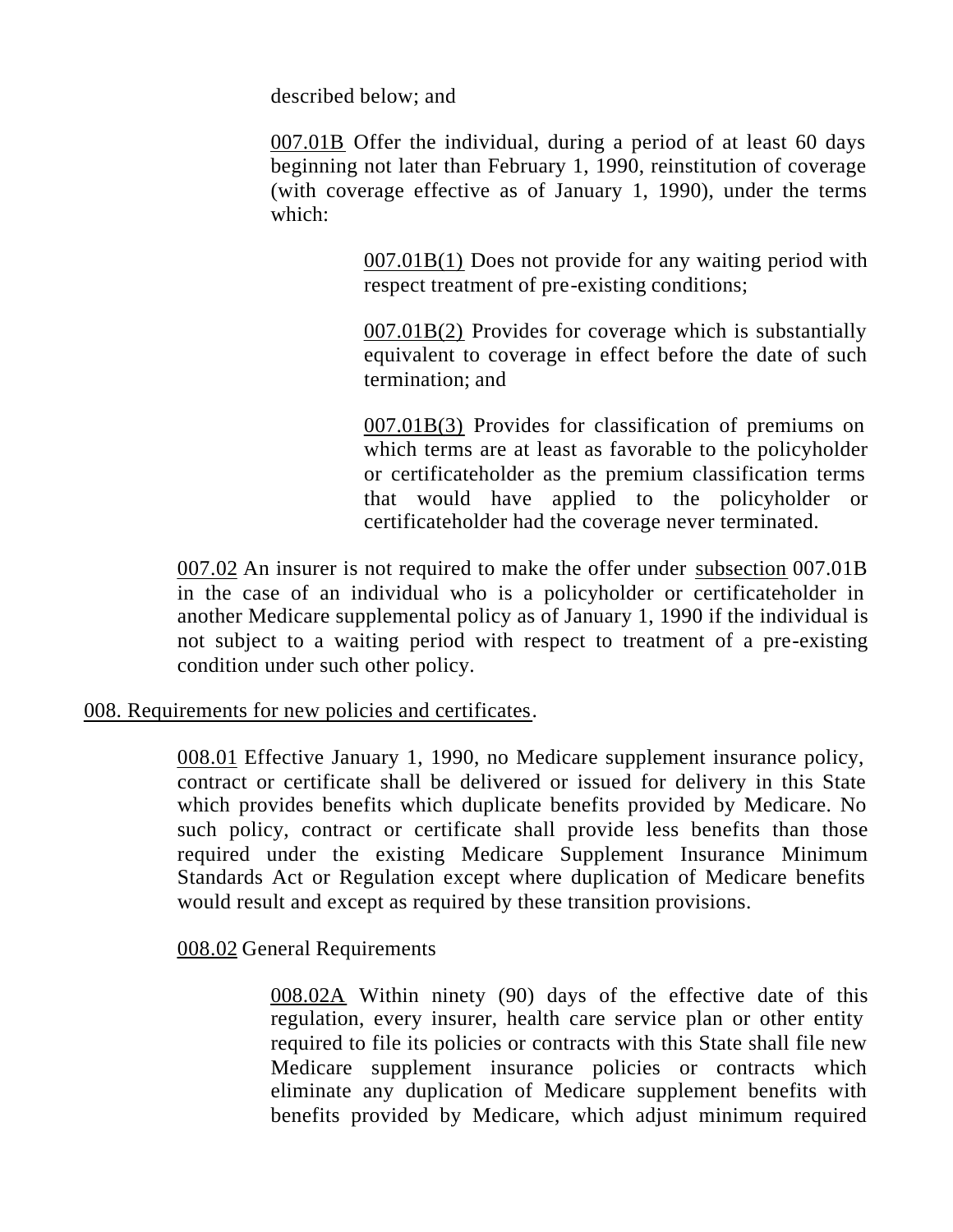benefits to changes in Medicare benefits and which provides a clear description of the policy or contract benefit.

008.02B The filing required under subsection 006.01A shall provide for loss ratios which are in compliance with all minimum standards.

008.02C Every applicant for a Medicare supplement insurance policy, contract or certificate shall be provided with an outline of coverage which simplifies and accurately describes benefits provided by Medicare and policy or contract benefits along with benefit limitations.

009. Filing requirements for advertising. Every insurer, health care service plan or other entity providing Medicare supplement insurance or benefits in this State shall provide a copy of any advertisement intended for use in this State, whether through written, radio or television medium to the Director of this state for review or approval by the Director to the extent it may be required under state law. Such advertisement shall comply with all applicable laws of this State.

010. Buyer's guide. No insurer, health care service plan or other entity shall make use of or otherwise disseminate any Buyer's Guide or informational brochure which does not accurately outline current Medicare benefits and which has not been adopted by the Director.

011. Separability Severability. If any provision of this regulation or the application thereof to any person or circumstances is for any reason held to be invalid, the remainder of the regulation and the application of such provision to other persons or circumstances shall not be affected thereby.

012. Effective date. This regulation shall become operative on January 1, 1990.

## APPENDIX A

## [COMPANY NAME]

## NOTICE OF CHANGES IN MEDICARE AND YOUR MEDICARE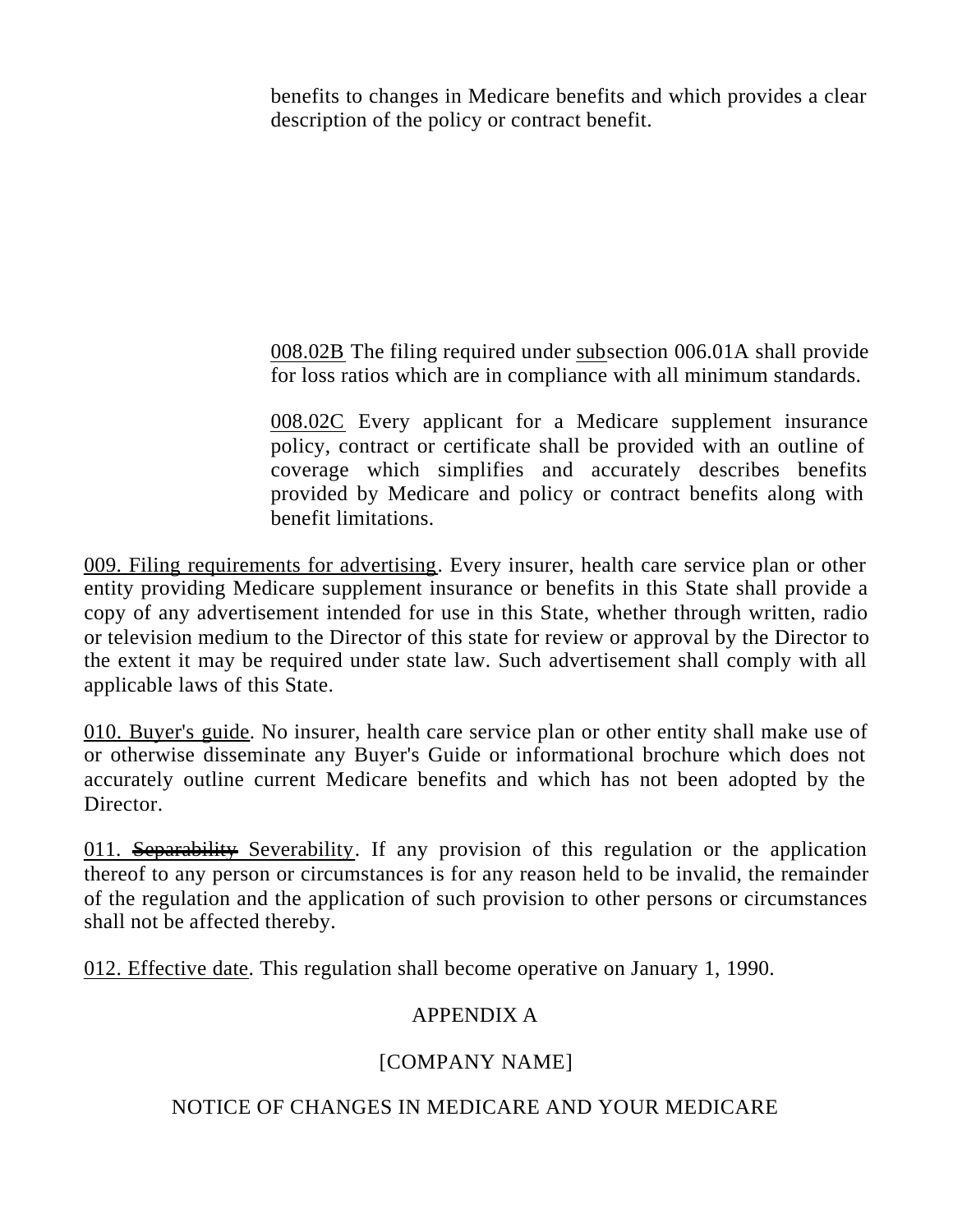#### SUPPLEMENT INSURANCE -- 1990

THE FOLLOWING CHART BRIEFLY DESCRIBES THE MODIFICATIONS IN MEDICARE AND IN YOUR MEDICARE SUPPLEMENT COVERAGE. PLEASE READ THIS CAREFULLY!

[A BRIEF DESCRIPTION OF THE REVISIONS TO MEDICARE PARTS A & B WITH A PARALLEL DESCRIPTION OF SUPPLEMENTAL BENEFITS WITH SUBSEQUENT CHANGES, INCLUDING DOLLAR AMOUNTS, PROVIDED BY THE MEDICARE SUPPLEMENT COVERAGE IN SUBSTANTIALLY THE FOLLOWING FORMAT.]

YOUR MEDICARE

|                     | MEDICARE BENEFITS      |                        | <b>SUPPLEMENT</b> |           |
|---------------------|------------------------|------------------------|-------------------|-----------|
| <b>SERVICES</b>     |                        |                        | <b>COVERAGE</b>   |           |
|                     |                        |                        |                   | Effective |
|                     |                        |                        |                   | January 1 |
|                     |                        |                        | Your              | 1989 Your |
|                     |                        | Effective              | 1988              | Coverage  |
|                     |                        | January 1, 1989        | Coverage          | Will Pay  |
|                     | Medicare Now           | Medicare Will          | Per               | Per       |
|                     | Pays Per Benefit       | Pay Per Calendar       | Benefit           | Calendar  |
|                     | Period                 | Year                   | Period            | Year      |
| MEDICARE PART<br>A  |                        |                        |                   |           |
| <b>SERVICES AND</b> |                        |                        |                   |           |
| <b>SUPPLIES</b>     |                        |                        |                   |           |
|                     |                        |                        |                   |           |
| Inpatient           | Unlimited number<br>of | All but \$592 for      |                   |           |
| Hospital            | Hospital days after    | First 60               |                   |           |
| <b>Services</b>     | \$560 deductible       | days/benefit<br>period |                   |           |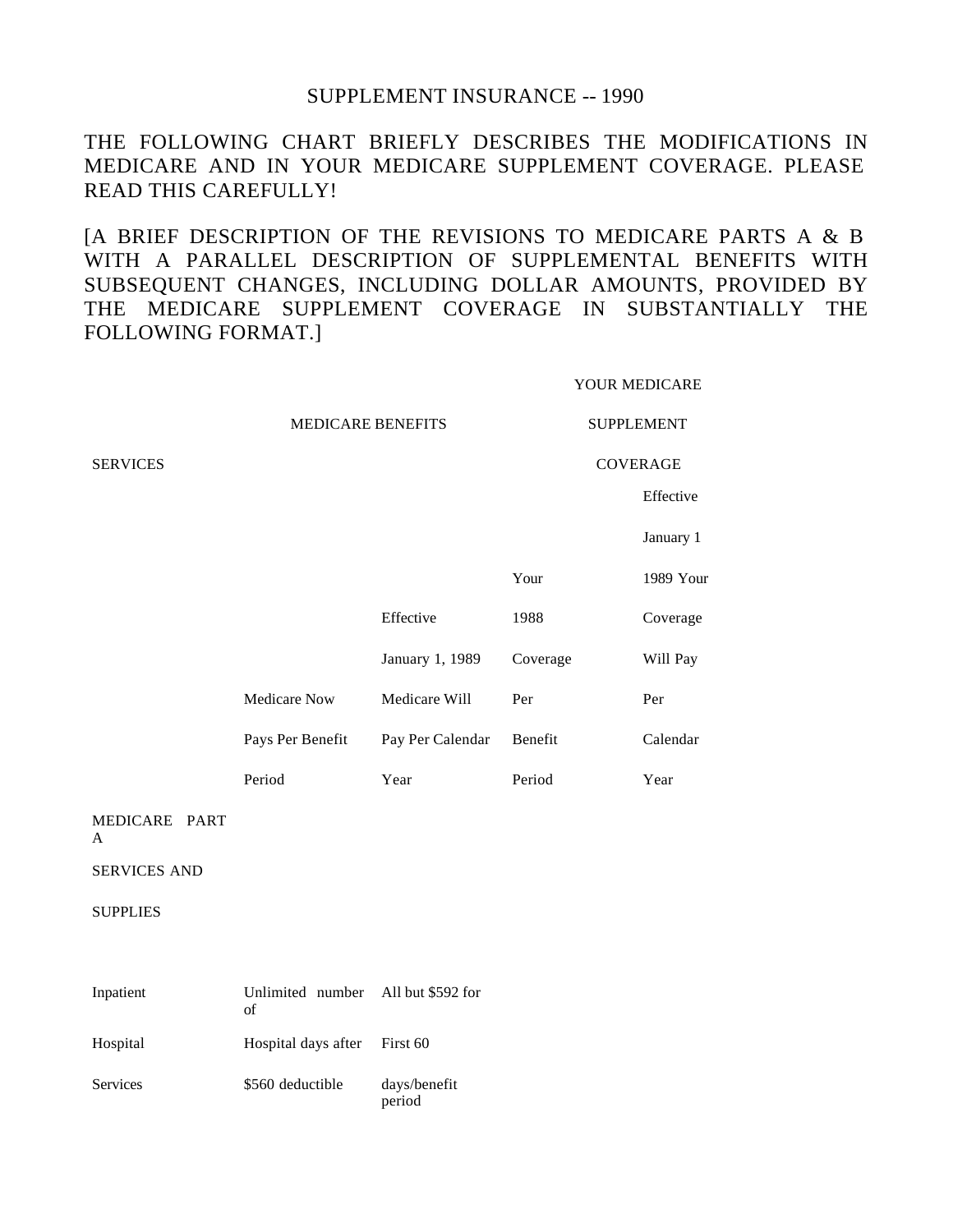| Semi-Private          | All but \$148 a<br>day    |
|-----------------------|---------------------------|
| Room & Board          | for $61st - 90th$         |
|                       | days/benefit<br>period    |
|                       |                           |
| Misc. Hospital        | but \$296 a<br>All<br>day |
| Services &            | for $91st - 150th$        |
| Supplies, such        | days (if individual       |
| as Drugs, X-Rays,     | chooses to use 60         |
| Lab Tests &           | Nonrenewable              |
| <b>Operating Room</b> | lifetime reserve          |
|                       |                           |

days)

YOUR MEDICARE

#### MEDICARE BENEFITS

# SUPPLEMENT COVERAGE

#### SERVICES

BLOOD Pays all costs Pays all costs except except payment of nonreplacement fees deductible(equal (blood deductible) to costs for first for first 3 pints in 3 pints) each each benefit period. calendar year. Part A blood deductible

period reduced to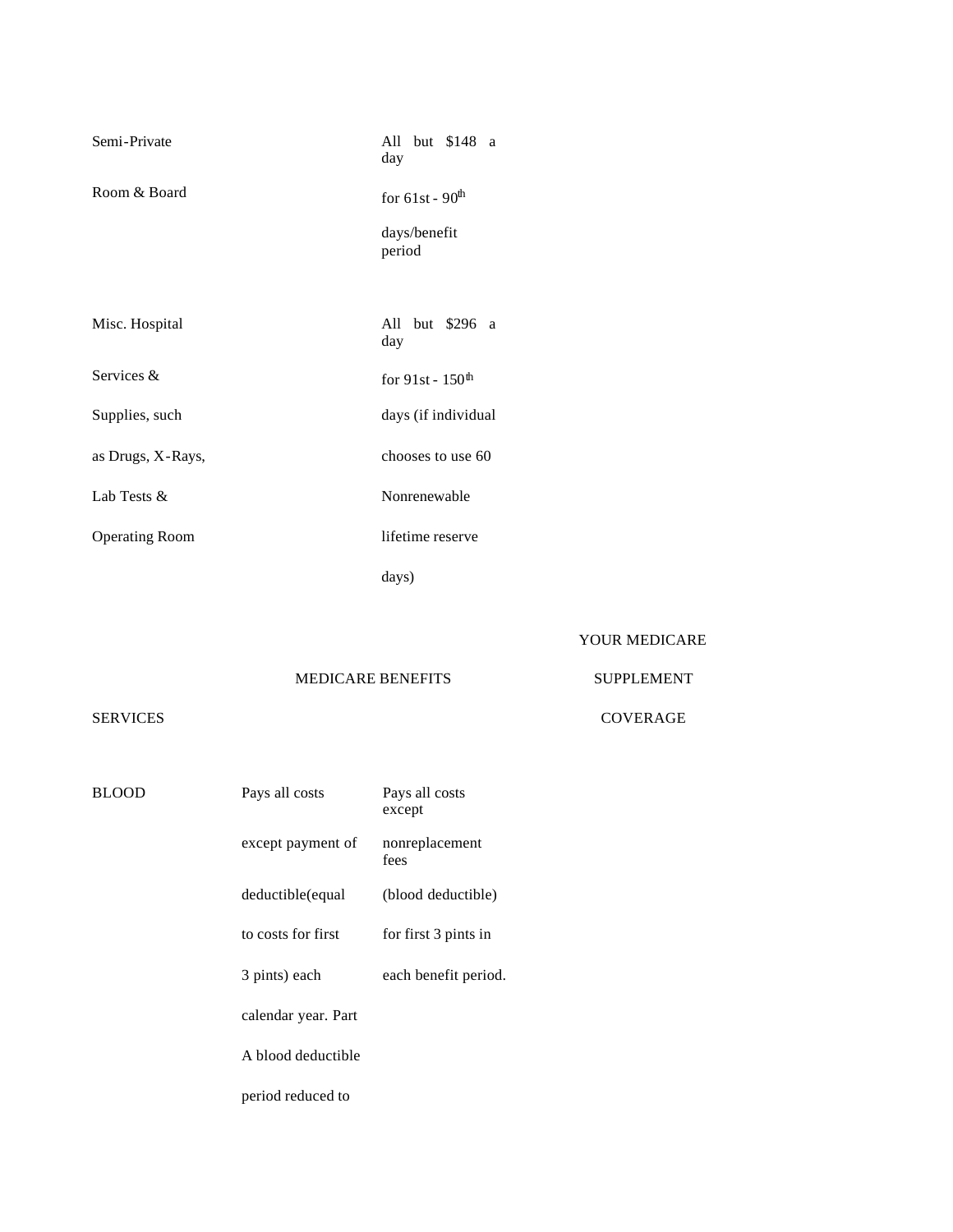the extent paid

under Part B

| SKILLED<br><b>NURSING</b>           | There is no prior   | 100% of costs for                  |
|-------------------------------------|---------------------|------------------------------------|
| <b>FACILITY CARE</b>                | confinement         | 1st 20 days (after                 |
|                                     | requirement for     | a 3 day prior                      |
|                                     | this benefit        | hospital                           |
|                                     |                     | confinement)/                      |
|                                     |                     | benefit period                     |
|                                     |                     |                                    |
|                                     | First 8 days--All   | All but \$74.00 a                  |
|                                     | but \$25.50 a day   | day for $21st - 100$ <sup>th</sup> |
|                                     |                     | days/benefit period                |
|                                     |                     |                                    |
|                                     | 9th through 150th   | Beyond 100 days --                 |
|                                     | day -- 100% of      | Nothing/benefit                    |
|                                     | costs period        |                                    |
|                                     |                     |                                    |
|                                     | Beyond 150 days --  |                                    |
|                                     | Nothing             |                                    |
|                                     |                     |                                    |
| MEDICARE PART 80% of allowable<br>B |                     | 80% of allowable                   |
| <b>SERVICES AND</b>                 | charges (after \$75 | charges (after \$75                |
| <b>SUPPLIES</b>                     | deductible)         | deductible/calendar                |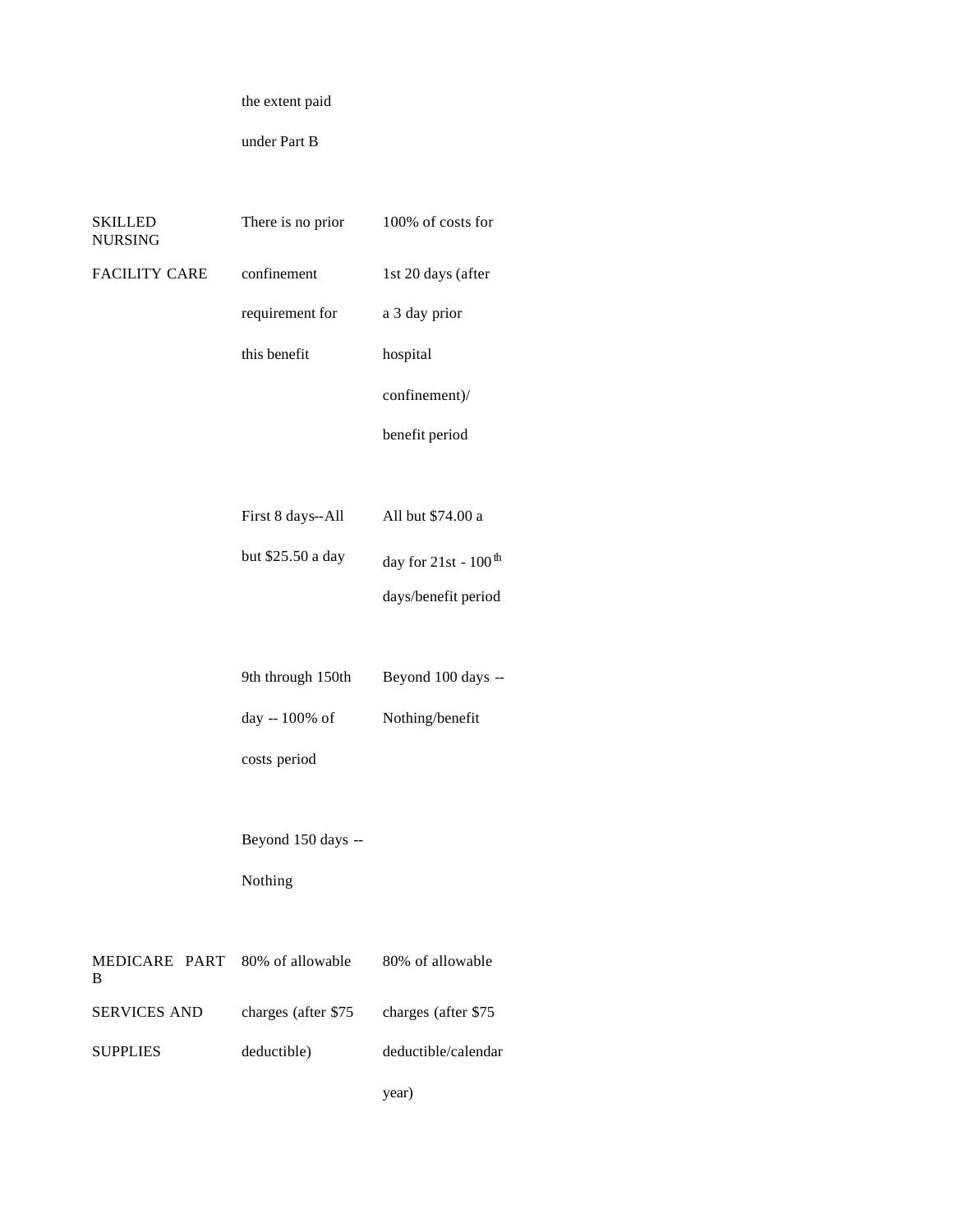| <b>PRESCRIPTION</b> | Inpatient                  | Inpatient                  |
|---------------------|----------------------------|----------------------------|
| <b>DRUGS</b>        | prescription drugs.        | prescription drugs.        |
|                     | 80% of allowable           | 80% of allowable           |
|                     | charges for                | charges for                |
|                     | immunosuppressive          | immunosuppressive          |
|                     | drugs during the           | drugs during the           |
|                     | first year following       | first year following       |
|                     | a covered<br>transplant    | a covered<br>transplant    |
|                     | (after \$75)<br>deductible | (after \$75)<br>deductible |

calendar year) calendar year)

YOUR MEDICARE

SUPPLEMENT

MEDICARE BENEFITS

#### SERVICES

| BLOOD | 80% of all costs         | 80% of all costs         |
|-------|--------------------------|--------------------------|
|       | except non-              | except                   |
|       | replacement fees         | nonreplacement<br>fees   |
|       | (blood deductible)       | (blood deductible)       |
|       | for first 3 pints        | for first 3 pints        |
|       | after \$75<br>deductible | after \$75<br>deductible |
|       | calendar year            | calendar year            |

COVERAGE